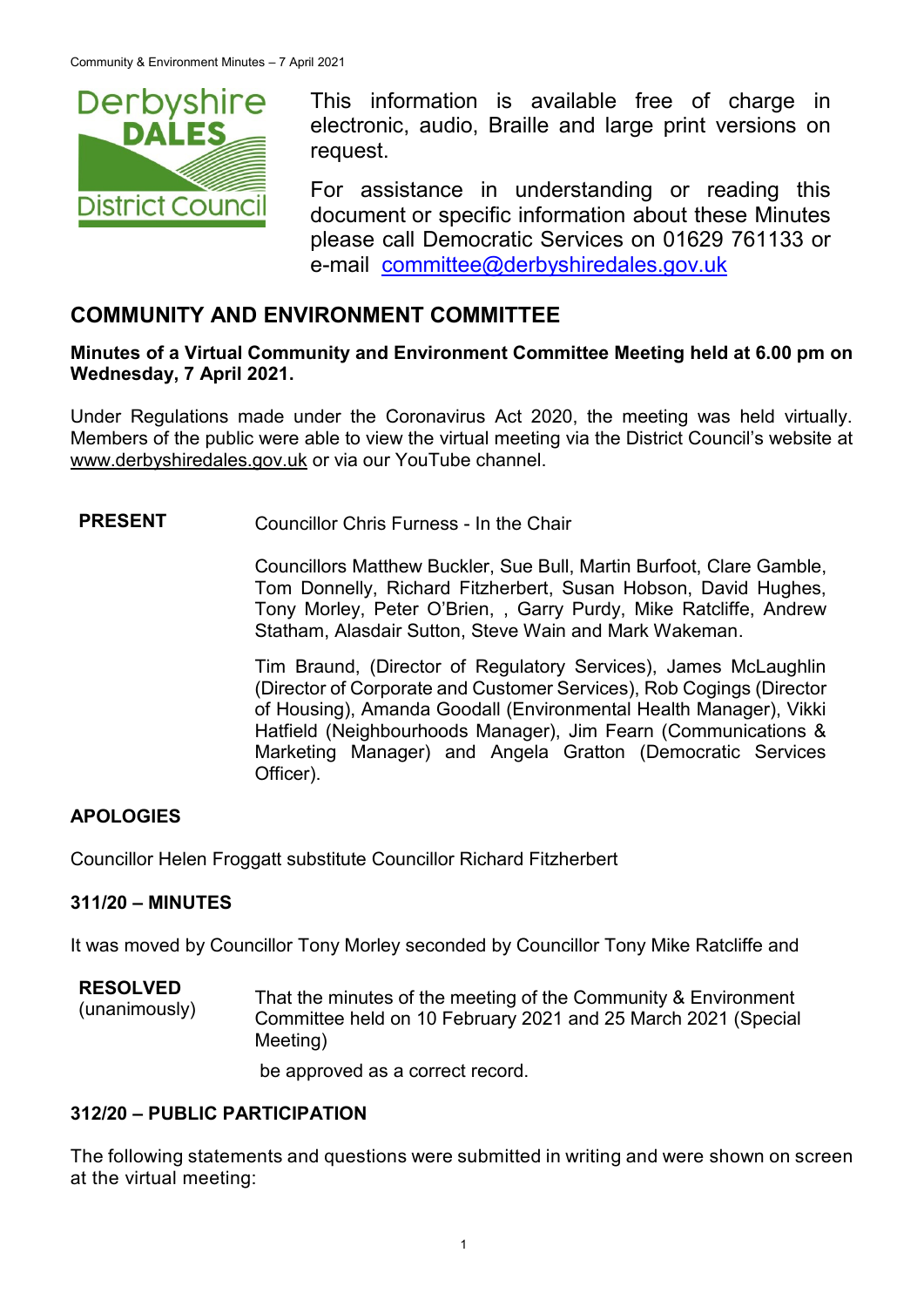### **QUESTIONS and STATEMENT from Mr Peter Dobbs, a resident of Ashbourne, on the declaration of an Air Quality Management Area in Ashbourne.**

- *1. I welcome the recommendations of the report and trust that the order to declare an Air Quality Management Area will be approved by this committee. The area for the AQMA suggested by RSK is commendably extensive.*
- *2. I first wrote to the DDDC Environmental Health Dept in September 2017 to suggest that monitoring NOx levels on Buxton Road Ashbourne would be prudent. Although it was obvious within 3 months that the pattern of results from that sample point were clearly indicative of an exceedance of the Air Quality Objective, it has taken another 3 years for the problem to be officially recognised. Without that official recognition, effective measures to address the problem cannot be introduced, so years have been lost when mitigation measures might have been in place and the damaging effects of air pollution on health reduced.*

*Qn Is the council going to take this opportunity to review its approach to air quality monitoring so that other areas of the Dales do not have to wait so long before action is taken?*

# **RESPONSE to Question**

Thank you for your question. The Council reviews its approach to air local air quality management at least annually, with the annual reports providing that opportunity. Where potential problems are identified it will continue to work with the DEFRA Air Quality helpdesk to ensure that the correct actions are taken, as it has done in the case of Buxton Road.

*3. The officer recommendation is that authority to formulate an Action Plan in relation to the Air Quality Management Area is delegated to the Environmental Health Team. The recommended composition of a 'Steering Group' for developing an AQAP is quite tightly defined in TG16;* **Qn** a) Can Council give assurance that the guidance in TG16 will be followed in *convening the Steering Group? and Qn b) Could the composition of the Steering Group be made public as soon as possible?*

# **RESPONSE to Question a)**

In relation to the composition of an Air Quality Action Plan Steering Group, TG16 suggests the following:

'A local steering group of lead officers (and members) may be appropriate to develop a range of measures for further consideration, across relevant policy areas (see para 2.26), and to ensure that there is sufficient political engagement'. Para 2.26 lists a range of policy areas that may be relevant for consideration.

TG16 goes on to note that it is particularly important that transport planners are engaged in the development of the Action Plan.

It will be for this Committee to determine how the Action Plan is developed, but it may be that it will be seen as most appropriate for District Council officers to develop a draft Action Plan with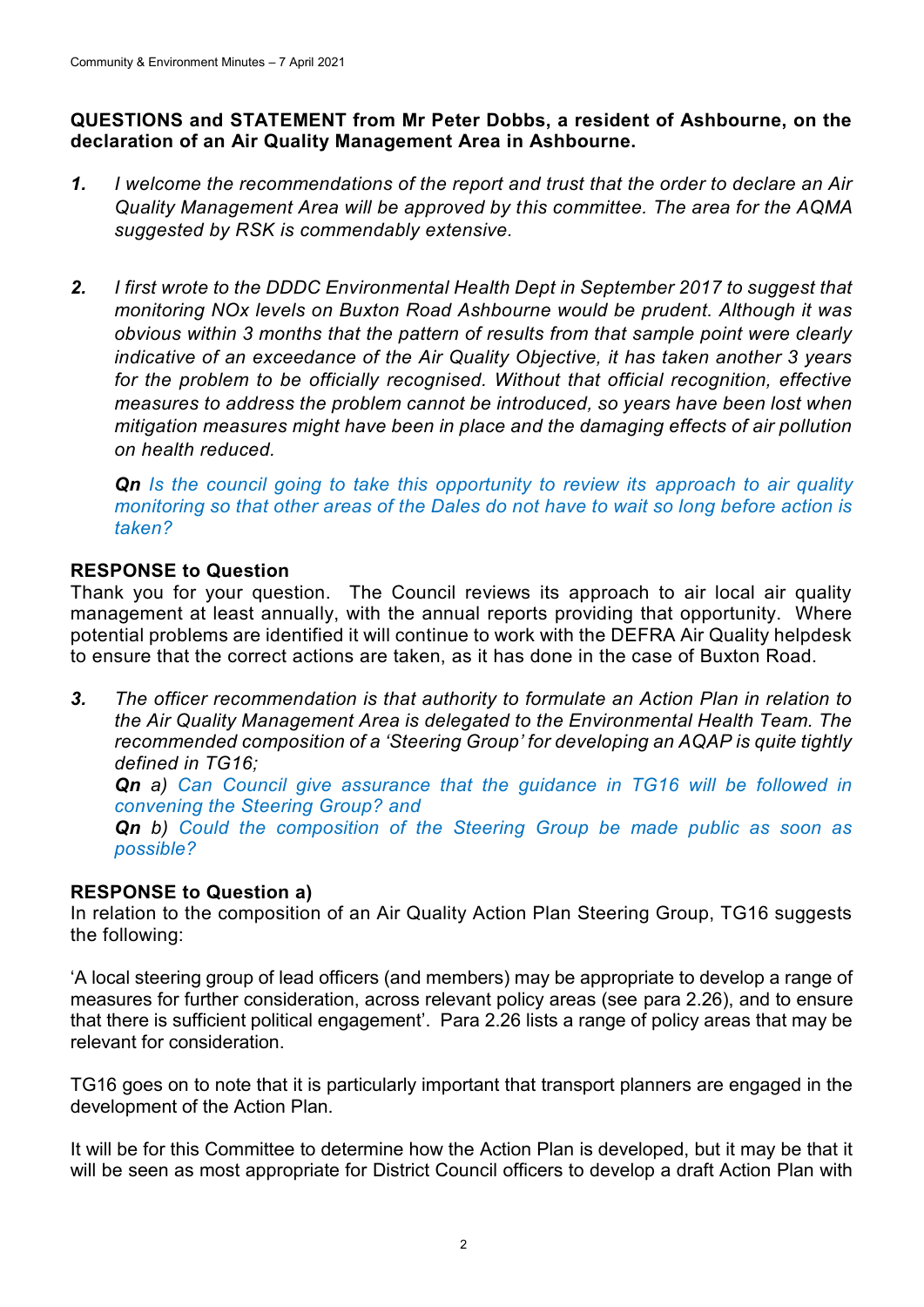DCC Highways, taking into account the views of the local community, before submitting that Action Plan to a future meeting of this Committee for consideration.

### **RESPONSE to Question b)**

Yes, the composition of the Action Plan Steering Group can be made public as soon as possible

4. Of course declaring the AQMA does not solve the problem – it just names the condition. *However this Council is to be applauded on its previous commitment in its Corporate Plan to 'where necessary commence appropriate mitigation measures and create an action plan by March 2021' some possible measures have been suggested by the* 

*Qn. Will this Council work via an appropriately convened Steering Group to make use of these ATT suggestions in the short term to 'test out' what mitigation measures actually achieve a significant reduction in NOx levels in the AQMA? In this way the Steering Group might achieve rather more than just a 'paper plan' by March 2022.*

### **RESPONSE to Question**

The District Council is happy to work with Ashbourne Town Team and made this offer to them in November 2020. That offer has recently been reiterated by the Leader of the Council.

### **313/20 – INTERESTS**

**None**

# **314/20 – QUESTIONS PURSUANT TO RULE OF PROCEDURE NUMBER 15**

### **None**

# **315/20 – AIR QUALITY MANAGEMENT AREA – ASHBOURNE**

The Committee noted a report on the findings of the Detailed Assessment of air quality in the vicinity of Buxton Road and St. John's Street in Ashbourne. It also considered approval of the Order to declare an Air Quality Management Area for Ashbourne and that authority to formulate an Action Plan, in relation to the Air Quality Management Area, be delegated to the Environmental Health Team.

The Director of Regulatory Services gave an introduction to the report highlighting recommendations and informing Members the DEFRA process had been followed through out.

The report reached the following conclusions:

- Declaration of an AQMA along Buxton Road and St John's Street is recommended, where exceedances of the annual mean NO2 objective are predicted.
- Continue monitoring NO2 within the areas where predicted annual mean NO2 concentrations are above  $36\mu g/m^3$ .

The Council is required to produce a plan as described in the report to address any areas where the national air quality objective are not or it appears will not be met. Derbyshire Dales District Council Officers have had informal discussions with Derbyshire County Council Highways Officers and will be moving forward next week to formal discussions working together on an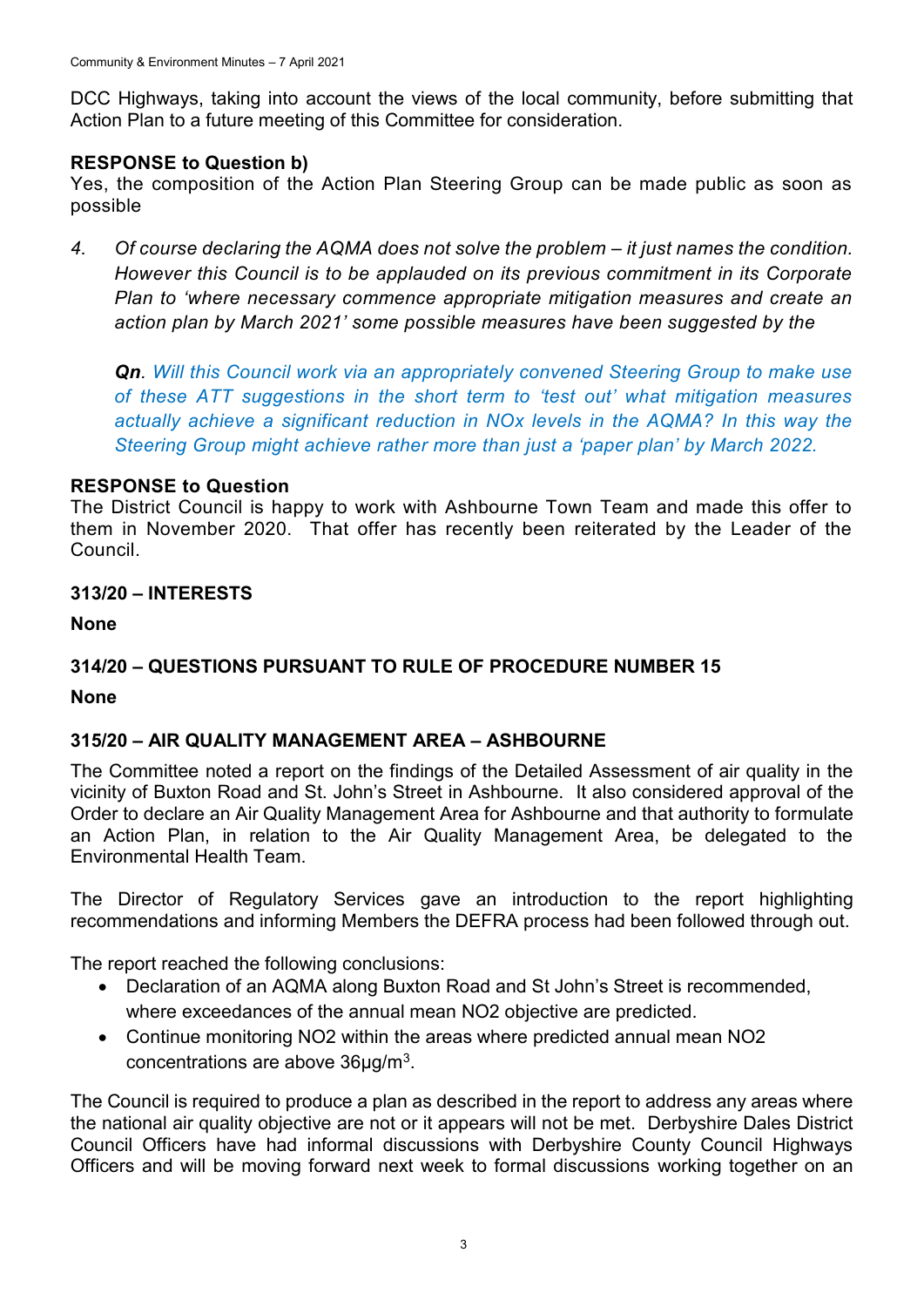Action Plan to be submitted to DEFRA and will report back to this committee at 3 monthly intervals.

The committee thanked the Director of Regulatory Services for a thorough and excellent report and they agreed there was a need work together to move forward as soon as possible.

It was moved by Councillor Tony Morley, seconded by Councillor Garry Purdy and

#### **RESOLVED**

1. Members note the findings of the Detailed Assessment;

(unanimously)

- 2. The order to declare an Air Quality Management Area for Ashbourne be approved;
- 3. Authority to formulate an Action Plan in relation to the Air Quality Management Area is delegated to the Environmental Health Team.

# **316/20 – CEMETERY CONSECRATIONS**

The Committee considered a report seeking approval for the District Council to grant permission to make necessary arrangements with the Diocese of Derby for consecrations in three cemeteries within the Derbyshire Dales and approval that authority be delegated to the Neighbourhoods Manager and the Clean & Green Manager, on behalf of the District Council, to sign any documents required to facilitate the consecration of land at the Bakewell, Brassington and Steeple Arch in Wirksworth cemeteries.

It was moved by Councillor Mike Ratcliffe, seconded by Councillor David Hughes and

- **RESOLVED** (unanimously) 1. Council grant permission for designated land at the following cemeteries, Bakewell, Brassington and Steeple Arch in Wirksworth to be consecrated.
	- 2. The Neighbourhoods Manager or the Clean and Green Manager be given authority on behalf of the Council to sign any documents required to facilitate the consecration of land at the Bakewell, Brassington and Steeple Arch in Wirksworth cemeteries.

# **317/20- COUNCIL HOUSING UPDATE REPORT**

The Committee noted a report to advise Members of the progress concerning the Council's housing programme.

The Housing Director gave an introduction to the report informing Members that had been a good start, having selected Nottingham Community HA as the Council's Development and Management Agent, work had been progressing to bring forward proposals that will see the first homes delivered in 2021/22. Derbyshire Dales District Council at present only provide 10% of affordable housing provided.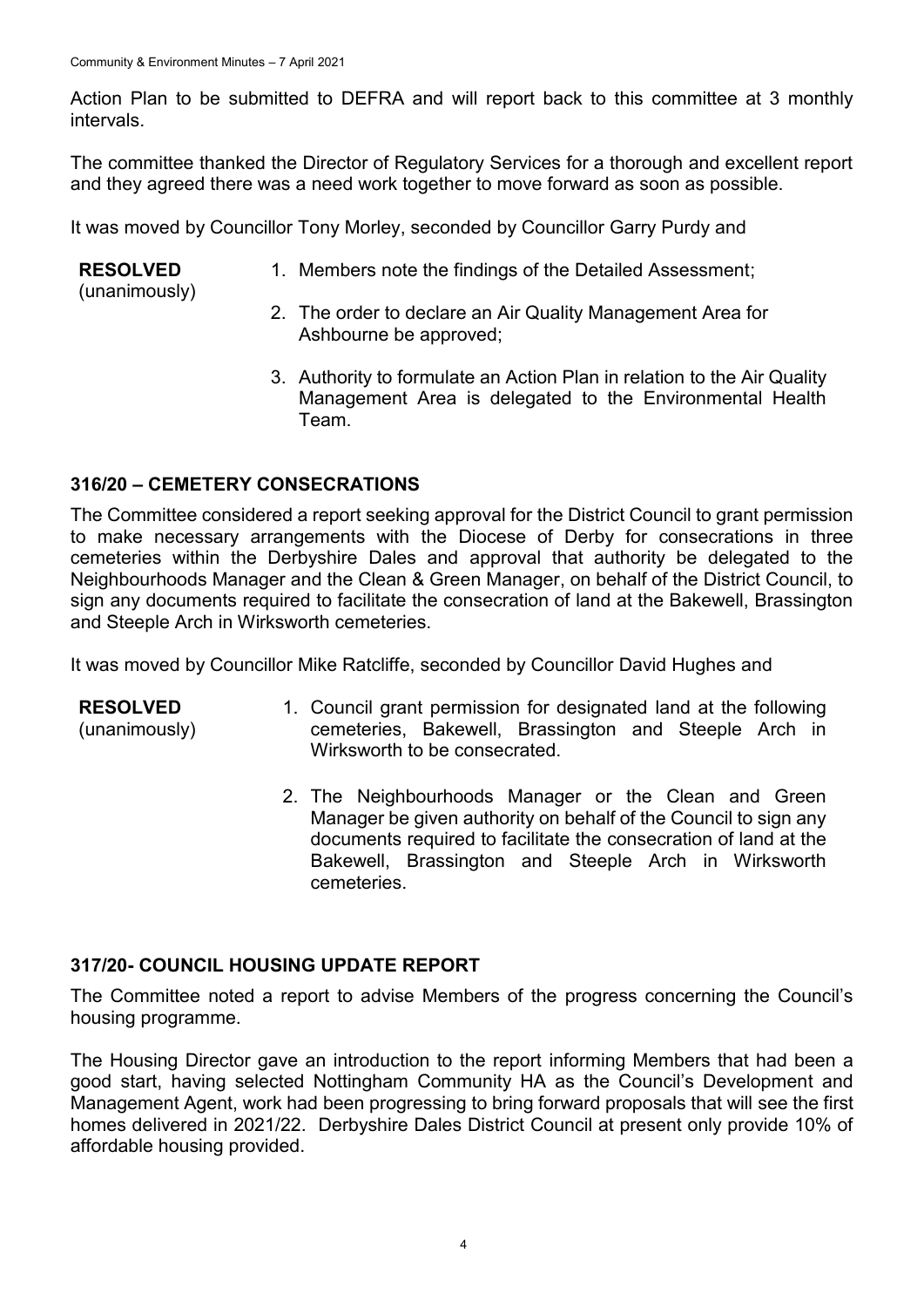Questions were asked why the threshold for the purchase of existing properties was set at £150,000, Members were informed this report was to note the progress on the housing programme and the Director of Housing would produce a paper for discussion at a future council meeting.

The committee thank the Director of Housing and his team for the excellent report and hard work.

It was moved by Councillor Peter O'Brien, seconded by Councillor David Hughes

**RESOLVED** Members to note the progress of the Council Housing programme.

#### **Voting**

| ٠         |    |
|-----------|----|
| In favour | 15 |
| Against   | ŋ  |
| Abstain   |    |

The Chairman declared the motion CARRIED.

# **MEETING CLOSED 19:40 PM**

**CHAIRMAN**